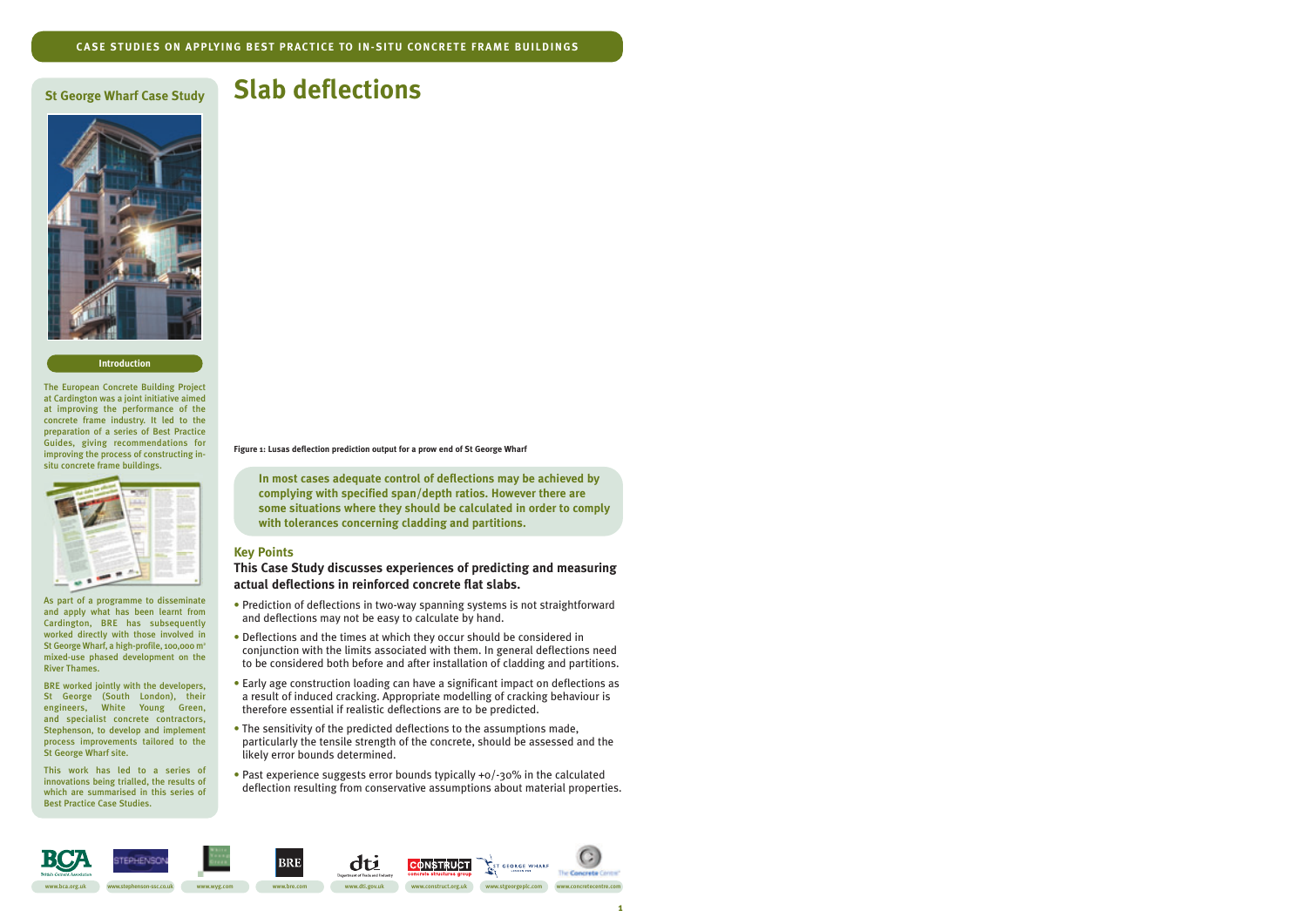### **Introduction**

Adequate control of deflections can usually be achieved for in-situ reinforced concrete beams and slabs by compliance with specified span/depth ratios. However, as flat slab structures become more slender, serviceability is increasingly governing their design. This publication is concerned with situations where prediction of deflections is considered desirable or is a specific requirement.

As for many similar developments, the specific issues in relation to deflections for the St George Wharf development were:

- The influence of deflections on internal partitions and the required allowance for these.
- The tolerances on the precast cladding fixed around the perimeter of the structure.

A further issue, which is becoming increasingly important, is the influence of early age loading, as there is a desire to speed up the floor cycle. In-situ reinforced concrete structures can be subject to significant loads during construction. This results from the need to support freshly cast slabs above those already constructed, and for the construction to support its self-weight when struck. In many cases, construction loads from casting the slab above will be greater than service loads and will govern longterm slab deflections.

Since precast cladding is normally manufactured to fixed dimensions, it is generally the deflection of the slab relative to the supports around the perimeter, both before and after installation, that is of particular interest.

In contrast, with internal partitions, it is generally the deflections subsequent to their installation which are of most interest because the internal partitions can be adjusted to fit the dimensions at the time of installation. Since partitions can in theory be installed in any location at any stage after construction it is prudent to calculate deflections for this purpose at the positions where maximum deflections are likely to occur (i.e. at the centre of a bay). A worst-case load history should be assumed, which could involve less early age loading so that greater deflection occurs at a later stage.

 $w_{self}$  = self weight of slab e.g. 6 kN/m<sup>2</sup> for a 250 mm thick slab

 $w_{form}$  = weight of formwork (a value of 0.5 kN/m2 is normally taken).

The load history of the slab cannot be predicted precisely but, in practice, reasonable assumptions may be made, based on likely construction sequence and accepted values for additional construction loads. The magnitude of deflections depends on both the level and duration of loading and concrete

strength at the time of loading. Ideally, designers need to consider both the influence of the likely tensile strength of the concrete at key stages in the construction process and the influence of the load history on creep.

> 4.1 kN/mm2 for a concrete cylinder/cube strength of C30/37

There are various components of load that generate long-term deflection. The influence of short-term construction load on long-term deflection may be assumed to be adequately covered using the methods above. In practice most structures only ever experience a proportion of the imposed load. For this reason the total deflection in the context of, for example, assessing precast cladding fit is probably best estimated as aperm This is the deflection calculated under the influence of the total dead load plus a proportion of the imposed load (typically 30%). This combined load can be defined as W<sub>perm.</sub>

Curvature in reinforced concrete flat slabs in flexure lies between that of an uncracked and a fully cracked section. In practice some cracking will be anticipated in flat slabs and this will vary, depending on the location and load history. For this reason the most thorough approaches involve integrating curvatures at different positions in different directions across the slab, based on predicted levels of cracking. In practice an iterative process may be required to arrive at the extent of cracking at a particular location.

## **Construction loading**

Figure 2 shows a typical load history for the slabs at St George Wharf where two levels of backprops were used. It can be seen that the slab carried its self-weight when struck and the peak load occurred when the slab above was cast. For load histories similar to that in Figure 2, the theoretical peak construction load is given by:

 $W$ peak = Wself + Wform +  $C(W_{self} + W_{con})$  ....1 **Where** 

> Where wself is the self-weight of the slab only.

wpeak = peak construction load

c is a carry through factor of at least 1/(number of supporting floors)

W<sub>con</sub> is a construction load comprising formwork etc. (a value between 0.75 and 1.5  $kN/m^2$  is reasonable)

This applies to situations where:

- The most recently cast slab carries its self-weight after striking;
- Flying form systems are used so that the formwork load is applied before any backpropping is installed; but,
- Backpropping is installed prior to any other significant construction loads.

Based on measurements in prop forces at Cardington and assuming little significant pre-load, Beeby [1] showed that the peak construction load occurred in the top slab of the supporting assembly when the slab above was cast. Beeby's work shows that it is conservative to take c as 0.7 provided there is at least one level of backpropping. The value of c will be lower if the backprops are preloaded but

method: an effective concrete elastic modulus Ecomposite can be used to account for the different ages at which loads are applied and their duration.

Ecomposite =wi/wi/Eceffi) ………………2

Where

### $E_{\text{ceffi}} = E_{\text{c}}/(1+\phi_{\text{i}})$

i denotes the load increment.

For flat slabs subjected to a construction load history similar to that in Figure 2, Vollum [4] has shown that the combined effect of cracking and shrinkage increases deflections in flat slabs by a factor of around 2.

The superposition of creep coefficients to obtain overall creep effects can become quite complicated. For load histories similar to those shown in Figure 2, a conservative approach is to use a reduced elastic modulus to account for the effects of creep, shrinkage and cracking combined. The corresponding reduced elastic moduli are virtually independent of slab thickness for a typical 250 mm slab, the reduced elastic moduli are:

5.1 kN/mm2 for a strength of C40/50

6.0 kN/mm2 for a strength of C50/60

These values should be used in conjunction with a maximum loading of  $w_{\text{perm}}$  as defined below to arrive at total deflections.

For the purposes of assessing deflections of partitions, which can be cut to fit on installation, it is the subsequent deflections that are of primary interest. Based on research at Cardington, Vollum recommends that this deflection  $d\delta$  can be estimated from:

 $\delta_a = a_{\text{perm}}(1 - 0.55W_{\text{self}}/W_{\text{perm}})$  ..................3

More accurate estimates of deflection can be obtained using cracked section analysis, which can be carried out on a number of commercially available finite element packages.

### **Prediction of deflections at St George Wharf**

Deflections were predicted initially at St George Wharf using various methods based on finite element analysis [4]. The designer, White Young Green, used Lusas Finite Element software to carry out an elastic analysis to estimate slab deflections (a typical slab is illustrated in Figure 1). The elastic modulus was reduced to account for creep but no reduction was made for cracking. Consequently, the predicted deflections were significantly less than those measured in the structure.

Deflections were also predicted at stages a to f in Figure 2 using a non-linear finite element programme developed at Imperial College. The effect of construction loading was included in the analysis.

### **Measurements of construction loading and deflection**

An extensive programme of deflection measurements was undertaken. The deflections were measured using simple levelling equipment, which worked well within the limits of accuracy obtainable using such techniques (typically +/-1 mm). Deflections were typically measured before and after striking and before and after application of peak construction loads. Tests were carried out to establish the creep and shrinkage characteristics of the concrete.

### **Findings**

A set of measurements taken at the prow end of the development have provided the following insights.

- 1. The predicted deflections from the Imperial College non-linear finite element analysis compared well with the measured deflections as shown in Figure 3 and were significantly greater than those originally predicted, which neglected cracking. Figure 3 also shows that predictions based on an uncracked section, can significantly underestimate self-weight deflections.
- 2. Care should be taken to ensure that boundary constraints are accurately modelled in deflection calculations. Columns are best modelled with threedimensional 'brick' elements in finite element analyses.





it is difficult to be sure of the amount of preload achieved in practice.

There are some other interesting points to note in Figure 2. The first is the duration for which the peak loads have been sustained. The second is the effect of preload in the backprops. Preloading has reduced the initial peak construction load when constructing the slab directly above, and because two levels of backpropping were used, the theoretical peak load when constructing the third slab above was actually higher than when constructing the second.

# **Methods of deflection prediction**

Current advice for predicting deflections is given in References 2 and 3.

Deflections can be estimated in flat slabs by the judicious adding of deflections in beam

strips spanning in orthogonal directions. The main limitations of this approach are:

- The method may be applicable only to structures with rectangular grids.
- Deflections are sensitive to column moments that are not accurately predicted by equivalent frame analysis.
- It is not possible to model the effect of variation in moment across the width of beam strips.

For this reason the best method for predicting slab deflections in two way spanning systems may be finite element analysis. The simplest approach is to carry out an elastic analysis in which the elastic modulus is reduced to account for the effects of cracking, creep and shrinkage. The effect of creep can be taken into account in deflection calculations using a method known as the effective modulus